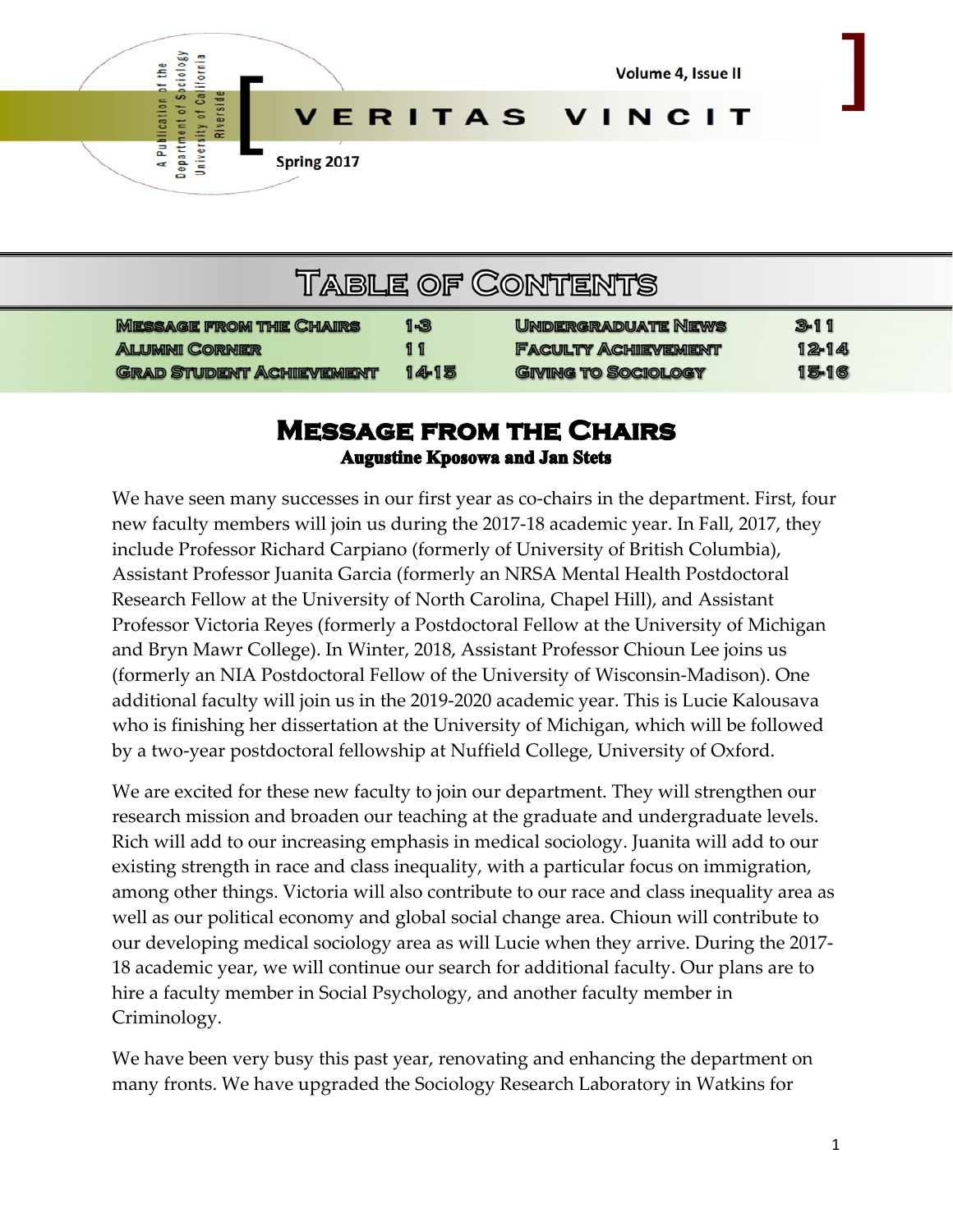students, replacing the 28 computers with new state of the art machines equipped with the latest software. We painted the laboratory and hope to get new furniture in the next month. Our conference room has been renovated. It has been newly painted, and new blinds have been installed, but most importantly, a new computer system has been installed with a 75" television screen that will replace our old projector system. This new system is made possible through monies that were allocated to the department through a college teaching award that Augustine Kposowa won in 2016-17. We are excited to have this new technology in this room. It will make communication at faculty meetings run more smoothly. It will also be very useful for graduate classes that are held in the conference room throughout the year.

We also completed the creation of a library/faculty meeting room for faculty to meet more informally. There was no physical space for faculty to convene, which we saw as important to the intellectual growth and community-building of the faculty. With new paint on the walls, new furniture, and a Keurig, faculty now have a place to socialize. Relatedly, we upgraded the physical space for graduate students. We painted their graduate lounge, replaced old furniture, added a microwave, and installed two new computers with new software. Additionally, we alleviated some of their cramped quarters for teaching instruction by temporarily repopulating the graduate students to faculty offices currently unused. With new faculty now being hired in, graduate students will be doubling up somewhat on space, but when multiple students share an office, non-overlapping office hours will help provide privacy for the undergraduates they teach.

More generally, we have upgraded other areas of the department. The department halls including the main corridor and its two wings have been repainted. A new "Department of Sociology" sign is now painted on three of the four entrance doors to Watkins so students know where to find us. All our bulletin boards in the main corridor and its two wings have been updated, showcasing, faculty, graduate students, and undergraduate students in each distinct area. We've renovated the mailroom, and it now has a modern and spacious feel to it.

The physical renovations aside, faculty and students have been working hard throughout the year. On June 8, we had our end of the year awards ceremony that celebrated the accomplishments of our undergraduate and graduate students. More information on this event appears in this issue of the newsletter. We congratulate these students for their accomplishments during the past year. Faculty have been working hard on their research and teaching, but they also have been working hard to build a stronger community in the department. Over a period of six weeks this past spring, they came together every week to discuss issues in the department that would help improve things. An activity such as this we believe is very important to the continued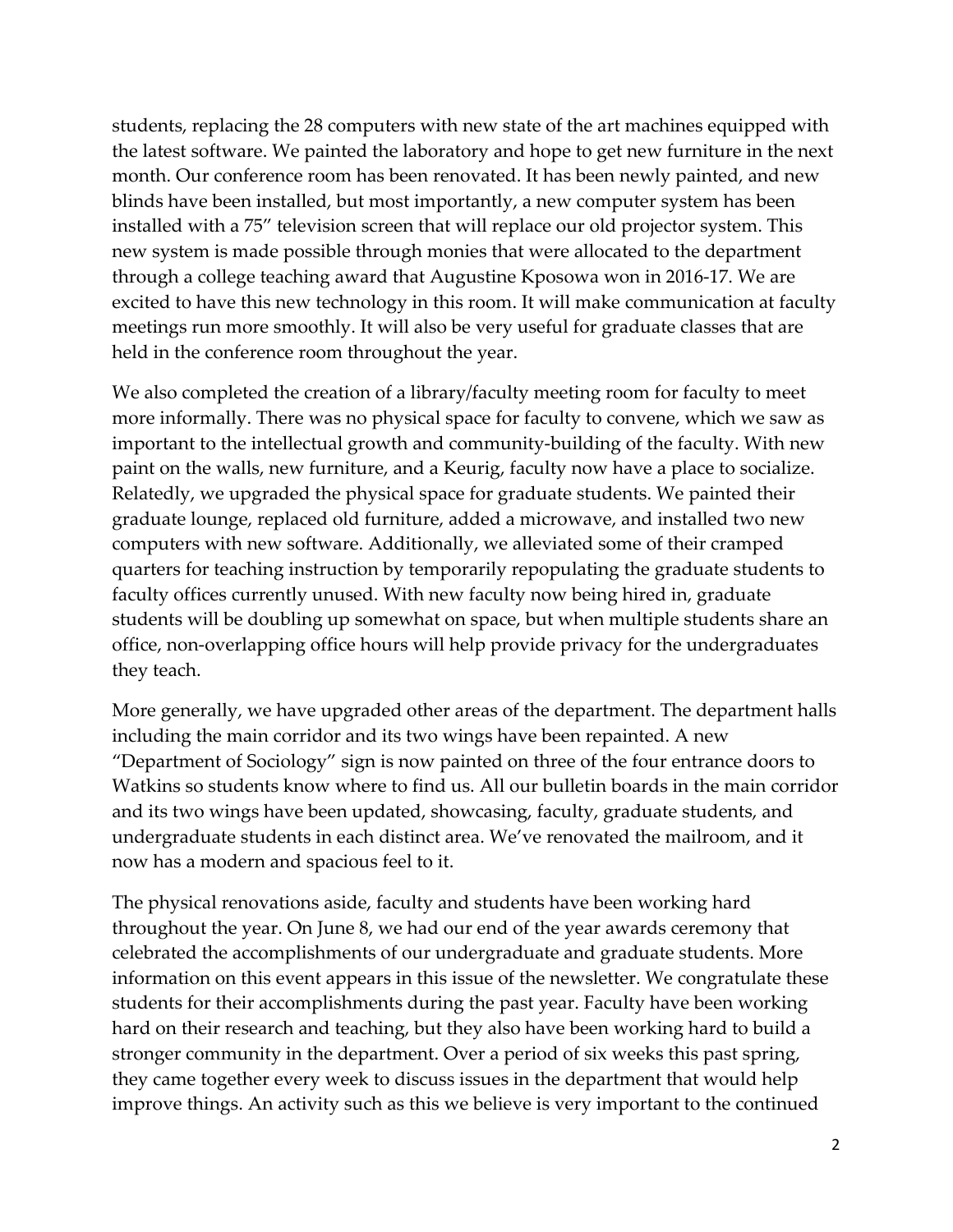success of the department. We are very grateful for their sustained effort to help each other, the students, and chart a new direction for the department.

As we end this academic year and look to the next, we want the faculty and students to know how much we appreciate them. As always, please continue to give us your thoughts and share your concerns and suggestions. We will do our best to be as attentive and responsive to your needs as we can. To our alumni, come and visit us when you are in town and send us information on what you are doing. We would see you and or hear from you!

Have a wonderful summer!

Kind Regards,

Jen E State Augustine Kpassura

Jan and Augustine

# **Spring 2017 Undergraduate News**

**Undergraduate Directors Ellen Reese and Sharon S. Oselin** 



Our undergraduates are special in many ways. This year, there were a number of noteworthy achievements.

#### **Outstanding Undergraduate Awards**

This year we have co-winners for this Award:

**Alexia Stockton** (top right) is a first generation college student, has an overall GPA 3.969, the highest in her major. Along with being on the Dean's Honors List, she received the Loda Mae Davis Endowed Scholarship and

the Dean's Academic Distinction Award. Dr. Nieri reports that, "She demonstrated excellent critical thinking, exhibited by her ability to apply course concepts to real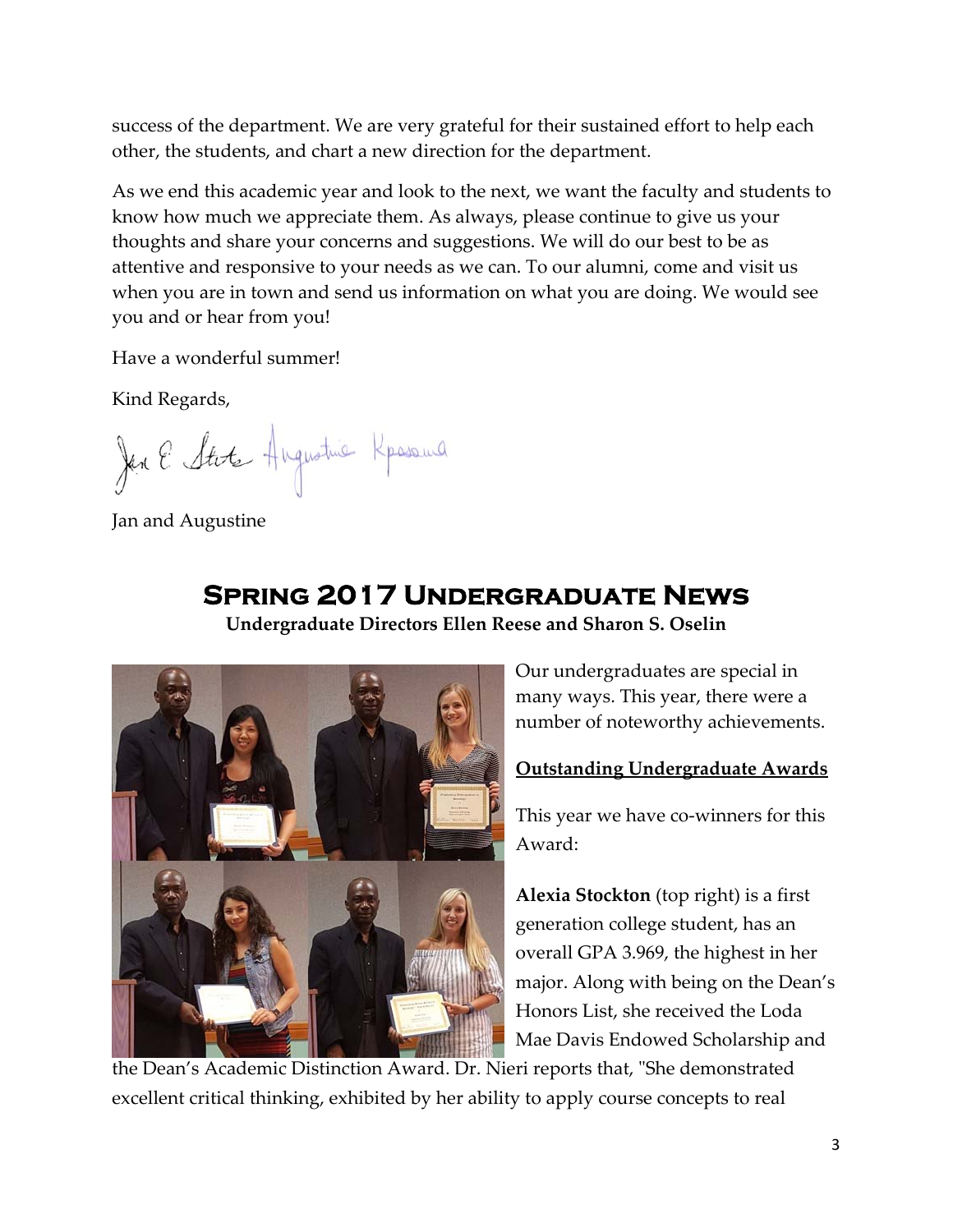world situations... Alexia showed a passion for learning. She demonstrated a commitment to producing high quality work. She produced a well written and cogent literature review on parental substance use and its relation to child abuse." Along with her regular course work, Alexia served as an intern to several local businesses and a service center for youth and families. After graduating, Alexia plans to apply to a MBA program.

**Mayra Ceballos** (bottom left) is a graduating senior sociology major with a 3.882 overall GPA. She is currently completing a senior thesis that examines, through in-depth interviews with welfare-to-work (WTW) participants, the factors that shape how WTW participants fulfill their work requirements and whether they do so through work, vocational training, and/or higher education. In particular, she is examining how WTW participants' social characteristics, personal networks and the advice of case workers shape the ways that they fulfill their mandatory work hours in order to receive welfare. This is a fascinating study with important implications for scholars of welfare as well as for higher education policy-makers and administrators interested in improving WTW participants' access to higher education and improving their labor market outcomes. Mayra presented her research this fall at the California Sociological Association conference in Riverside and she will be presenting it again this spring at the Pacific Sociological Association in Portland, OR as well as at the Undergraduate Research Symposium at UCR. Mayra plans to apply for sociology graduate programs after completing her BA degree.

**Kristi Coy** (bottom right) is the winner for the Outstanding Undergraduate Sociology/Law and Society Major Award. She is a University honor student with an overall GPA of 3.951, the highest in her major. She received the Dean's Academic Distinction Award for CHASS for 2015-16, was invited into Phi Beta Kappa, and has a history of involvement in various research and leadership projects, including Dr. Parker's "Ontario Project" research team, the Leadership Matters Seminar, and the Young Entrepreneurial Leadership Program in Oxford, England. Currently she is writing her Honor's Capstone thesis under Professor Oselin that empirically examines how budget cuts and delays impact families in divorce. She was enrolled during Winter quarter in Professor Maryanski's undergraduate seminar where she gave an outstanding class presentation and wrote a paper filled with creative and original ideas. Kristi also received a nomination from Dr. Swanson who remarked during her time in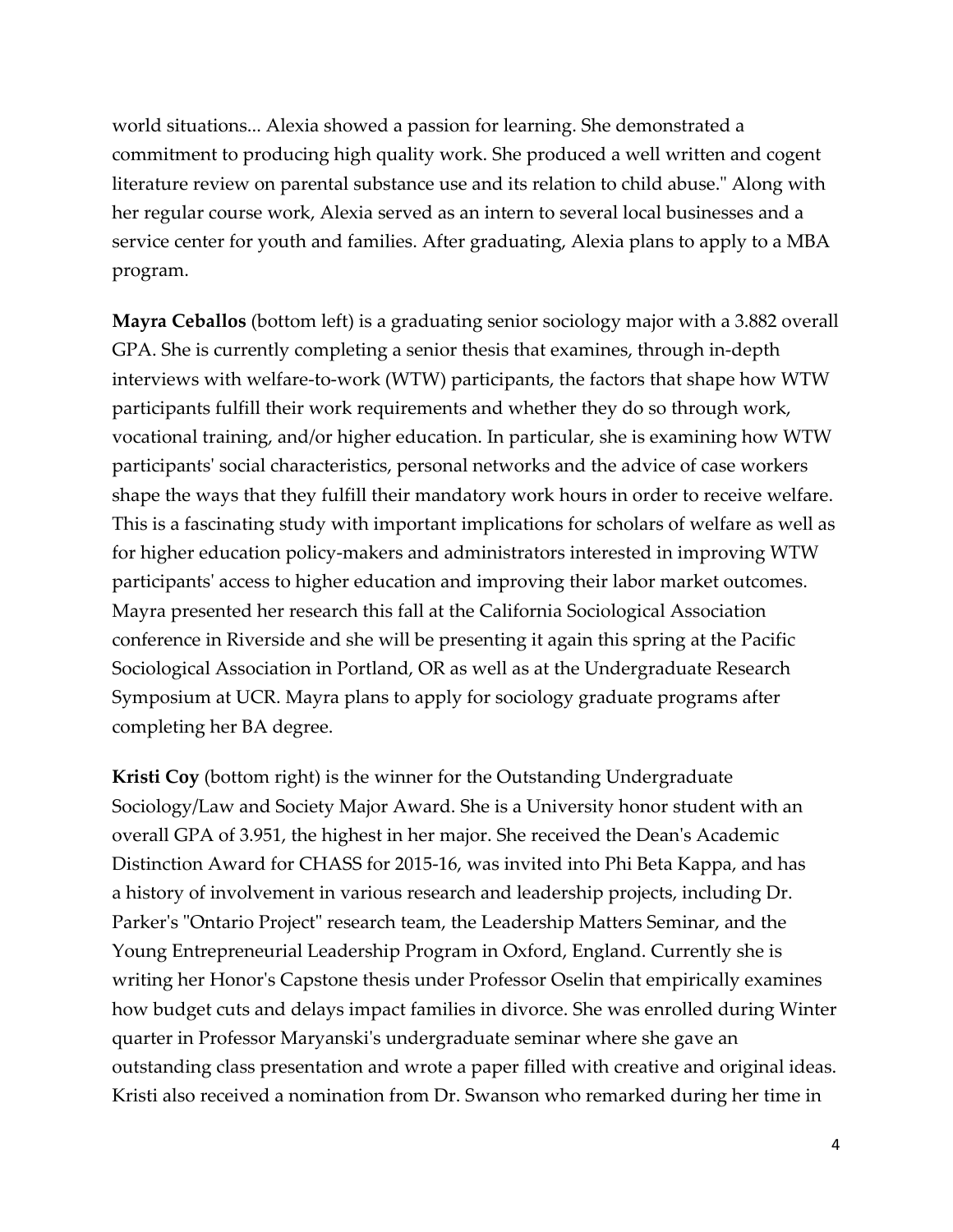Soc 185 she completed "an excellent project using forecasting tools to assess the impact of changes in laws/regulations on the number of adults in California prisons." Kristi is truly a testament to undergraduate academic excellence at UCR. She is currently choosing among multiple laws schools that have accepted her for admission with scholarships.

#### **Outstanding Senior Service Award.**

**Haydee Yonamine** (top left) is the winner for the Outstanding Sociology Senior Service Award, with a cumulative GPA of 3.02. Haydee was the president of both the Undergraduate Sociological Association (USA) and the Leadership Community for Women. As president, she worked tirelessly to engage undergraduate students. During the past spring, summer, and current spring quarter, she spearheaded several panels with professors and graduate students to provide guidance for students looking to attend graduate school. Under Haydee's stewardship, the organization has gone through a dramatic transformation. To that end, she helped institute a mentorship program between undergraduate and graduate students, and create new forums to facilitate improvement and shift organizational resources to better meet the needs of students. Haydee's effort and commitment has profoundly changed the USA to become an important resource for undergraduate students. In addition, she was a sociology tutor for the Student-Athlete Academic Services and her mentees speak very highly of her approachability, maturity, and pedagogy. Haydee will graduate this Spring and plans to enroll in the Master of Public Policy program at UC Irvine.

#### **Other Recognition**

**Kristi Coy** was accepted to the following law schools with partial or full scholarships: Chapman, University of San Diego, California Western. She was also accepted to the following Law Schools without scholarships: Loyola and Baylor and is currently on the waitlist for UCI's law school.

**Arman Azedi** was accepted to UCI's sociology graduate program and awarded 6 years of funding.

**Odalys Bravo** was accepted into the sociology MA program at CSU-Fullerton. She thanks the department for its past support for undergraduates' participation at PSA conferences, saying "these conferences were crucial to my graduate school applications."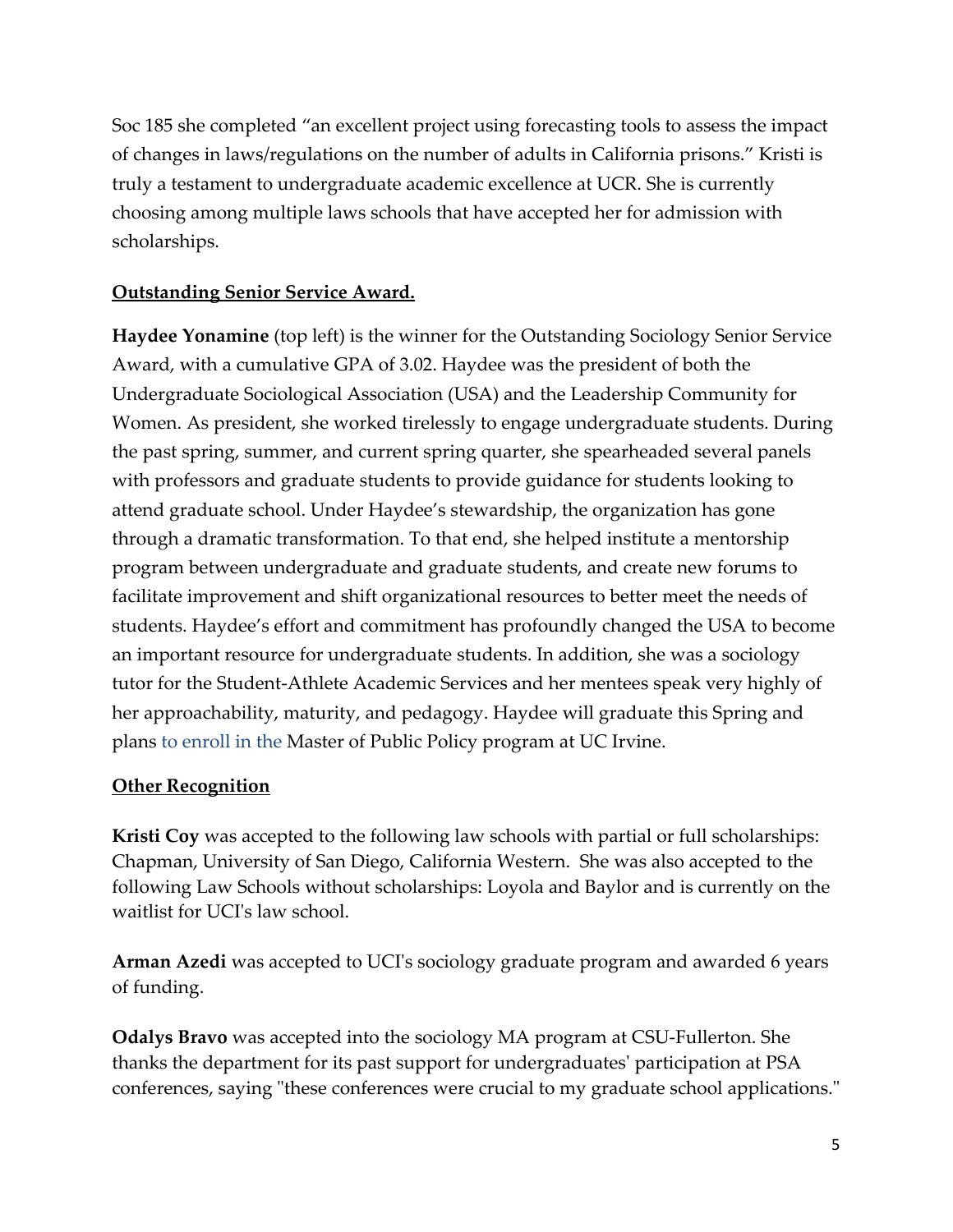**Laura Romero-Diaz** was accepted to a Masters of Social Work Program.

**Vilma Poroj** was accepted into Public Health programs at UC Irvine, San Diego State, and Colorado State University. After much deliberation, Vilma chose San Diego.

**Kimberly Gan** was accepted into graduate programs at San Diego State University, San Jose State University, Cal State University Fullerton, and Cal State University, Los Angeles. She chose San Diego State University.

*Conference Travel Awards:* The Sociology Undergraduate Affairs Committee awarded Mayra Ceballos and Haydee Yonamine with conference travel awards so that they could present their research at the 2017 annual meeting of the Pacific Sociological Association.

*Graduate/Professional Application Awards:* The Sociology Undergraduate Affairs Committee also awarded the following students with funds to reimburse expenses associated with applying to professional and/or graduate programs: Haydee Yonamine, Carolina Sanchez, Alexandra Zaragoza, Erik Villalpando, and Marcel Acosta.

#### **New Academic Advisers & a New Undergraduate Adviser**

In 2017, a new academic adviser joined the student advising office. As Lilia Liderbach reports, "Twanisha Wilson brings with her several years of experience in academic advising, admissions and outreach with the University of LaVerne and Redlands University. Twanisha earned her BA in liberal studies and MA in organizational leadership from Chapman University. AND she has experience working with Banner and the new scheduling program!" Twanisha is a welcome addition to our student advising team in Watkins 1141. We are also grateful that Kim Etzweiler will continue to serve as an academic adviser and thank her for her hard work when she singlehandedly advised more than 1,500 sociology and anthropology undergraduates for many months this year.

On June 30, 2017, Dr. Ellen Reese will officially step down in her capacity as Undergraduate Adviser after serving for four years in that capacity. She has enjoyed working more closely with UCR undergraduates, the Undergraduate Sociology Association, the Sociology Honors Club, and the Department's academic advising team, and overseeing various improvements to the undergraduate curriculum and program.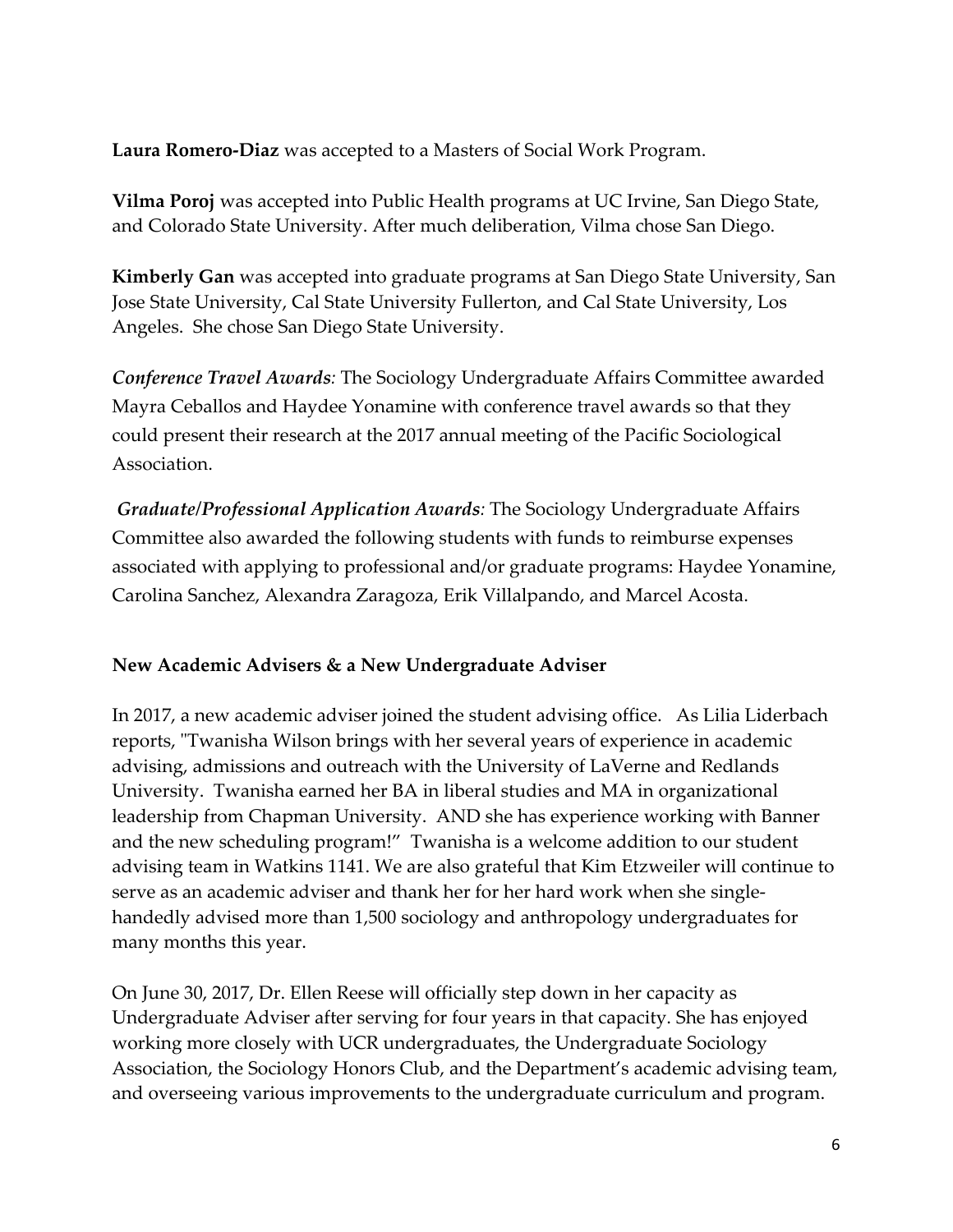She looks forward to having more time to spend more time on her research and in her role as Chair of UCR's Labor Studies program. We are very grateful that Dr. Sharon Oselin has agreed to serve as the Undergraduate Adviser for Sociology for 2016-17 and look forward to seeing additional changes to the undergraduate program under her leadership.



Ellen Reese with Mayra Caballos, who was awarded a certificate of appreciation from Alpha Kappa Delta (the International Sociology Honors Society) for her presentation at the 2017 annual meeting of the Pacific Sociological Association in Portland, OR.

#### **UCR Undergraduates at the 2017 PSA Conference**

Graduate student Roberto Rivera organized an amazing delegation of 9 undergraduate students for the 2017 annual meeting of the Pacific Sociological Association in Portland. As he reports, "they represented UCR with professional pride and are 1stgeneration students. They're all graduate school bound, and the conference was very influential in their interest in advancing their education to the next level."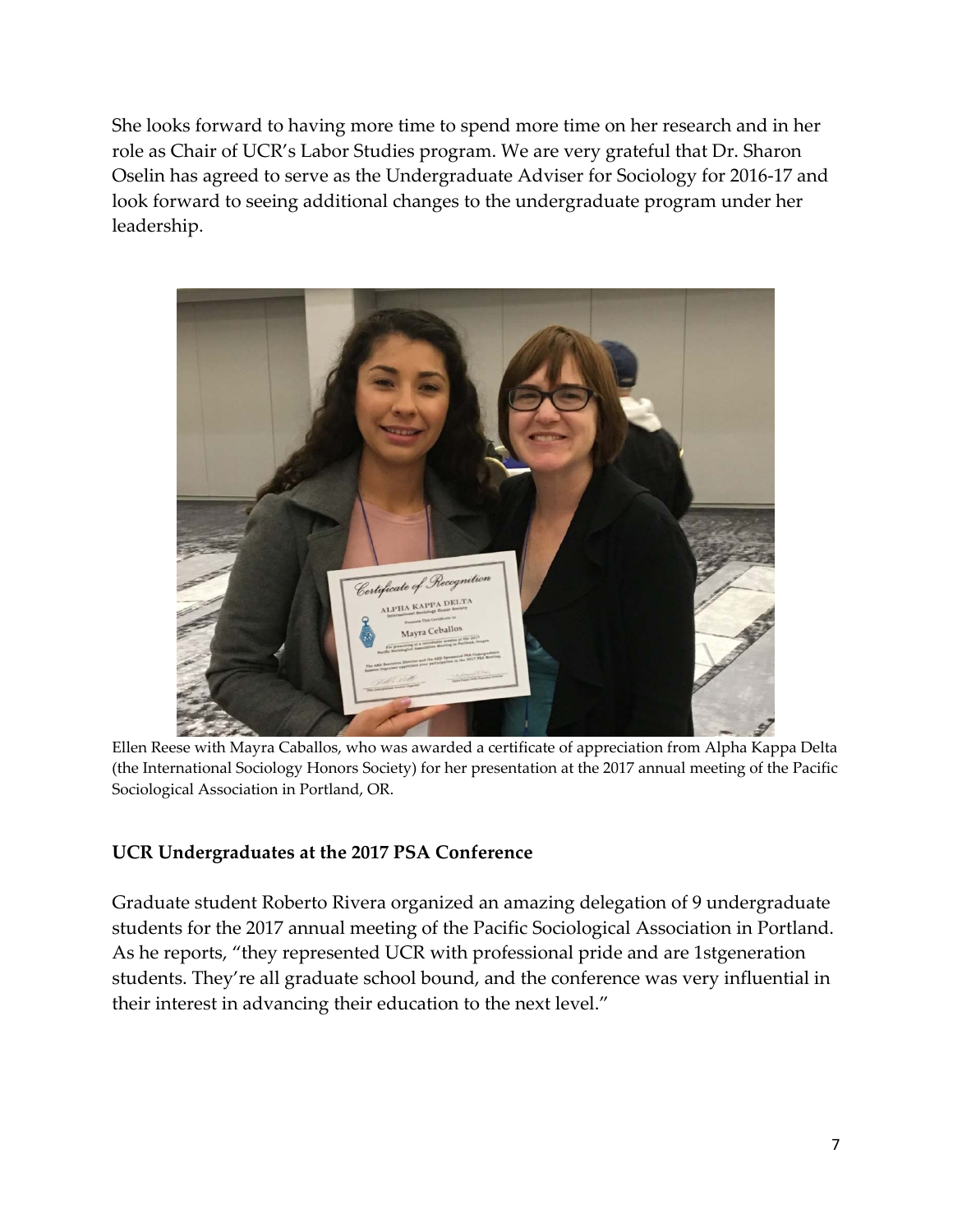

Graduate student Roberto Rivera (center, back) with the delegation UCR Sociology undergraduate students that he organized to attend the PSA at the PSA welcome reception. Generous contributions from supporters of the Sociology department subsidized the costs associated with the participation of this delegation.



## **Undergraduate Sociological Association**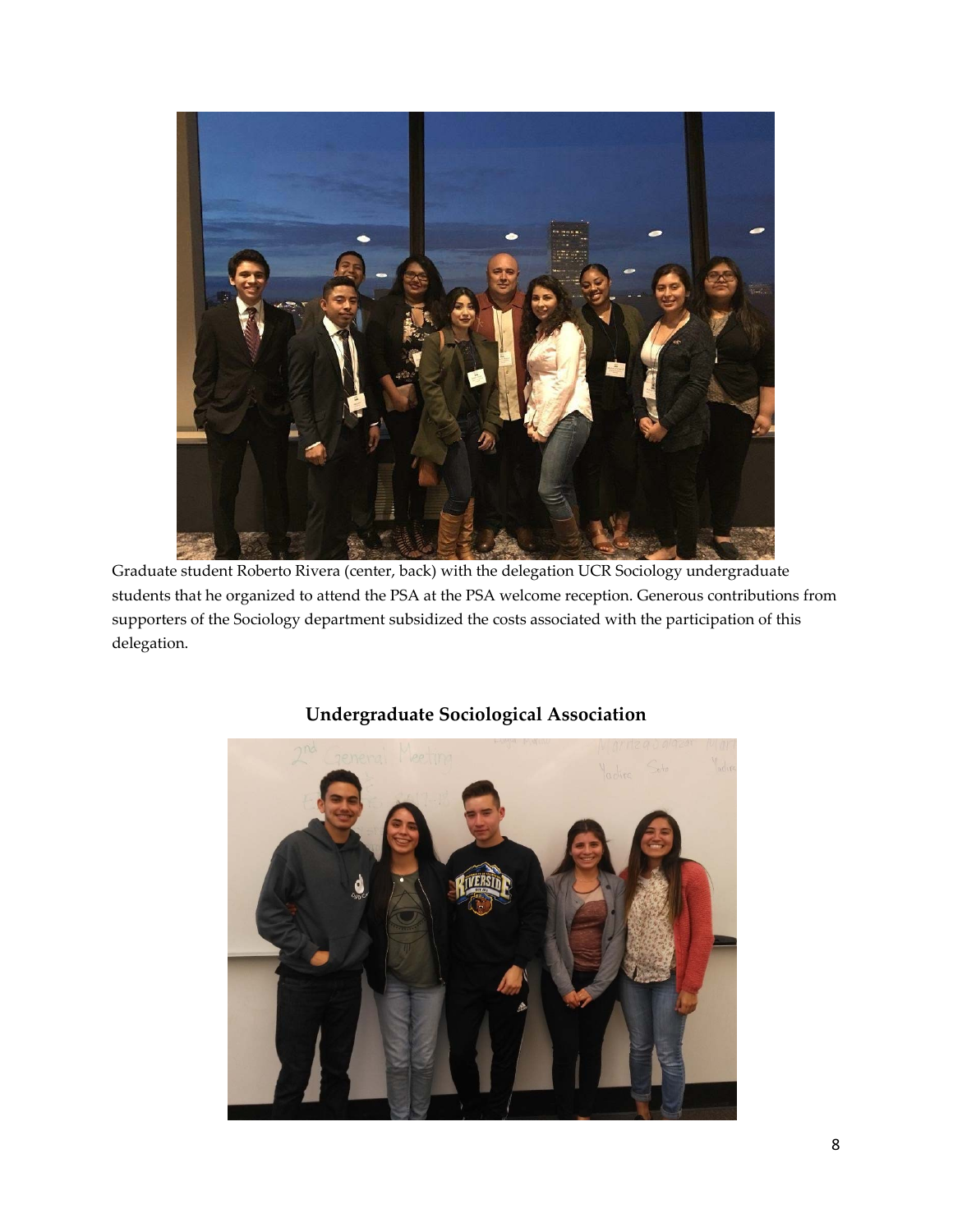#### *Mission:*

To provide a setting where undergraduates pursuing a degree in sociology will be able to meet with other like-minded undergraduates passionate about the field of sociology and discuss all things relative to, and pertaining of sociology both current and established research.

#### *Opportunities:*

- Become involve in the community by seeking voluntary community services as a group or individually in order to provide aid for real life social issues.
- Attend seminars and conventions to gain expert knowledge on current sociological issues.
- Connect with graduate students in specific fields as well as faculty to better understand graduate school and research.
- Obtain information about available internships to gain professional experience in the sociological field.

#### *Eligibility for Membership:*

All sociology students and faculty at UCR shall be eligible for membership.

#### *Contact Information:*

President - Maritza Salazar, msala@022@ucr.edu Vice President - Yadira Soto, ysoto001@ucr.edu Secretary - Edgar Murillo, emuri004@ucr.edu Treasurer - Mariela Madrid, mvill039@ucr.edu Public Relations - Imad Jobah, ijoba001@ucr.edu

The Sociology faculty have done a tremendous job in recent years identifying highly talented undergraduates and mentoring them into graduate school and beyond. We asked **Mirella Deniz-Zaragoza**, one of our brightest undergraduate stars, to talk about her research and future career goals.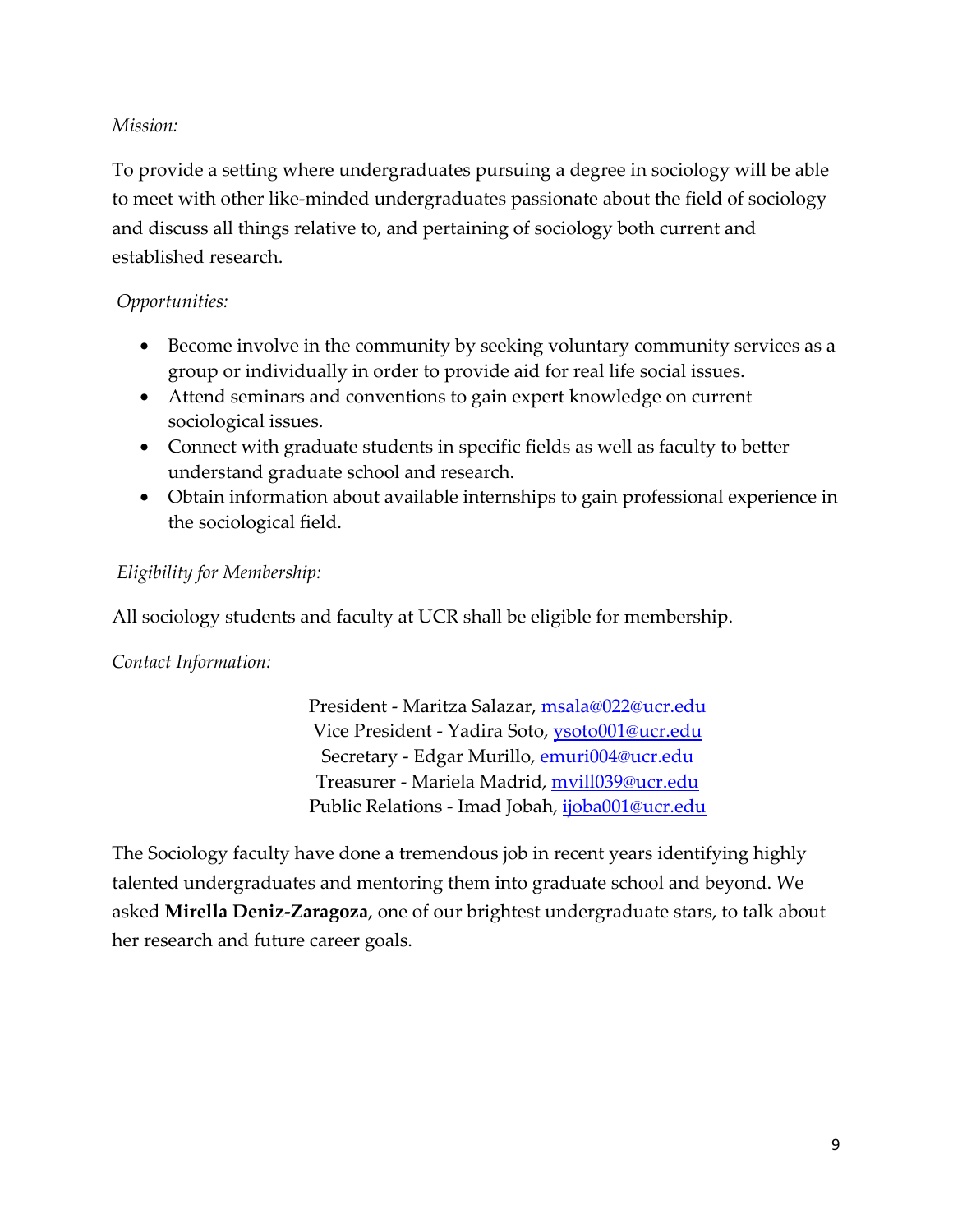#### **A Family of Unequals: The Lived Experiences and Consciousness of Farmworkers**



This research examines how the reproduction of workplace inequalities influence farmworkers' daily life decisions, as well as their understanding of themselves and the world that surrounds them. My research is based on a case study of farmworkers in the Coachella Valley and surrounding area. Through field research and in-depth interviews with workers, I will demonstrate how exploitative labor practices have become normalized under restrictive immigration laws and neoliberalism. In addition, I will also

explore the extreme levels of labor exploitation and domination that has driven growers to retain high levels of profit at the expense of workers' health and well-being. I investigate how workplace hierarchies become essential to communications between employers and employees, work practices, and family relationships. My research will provide a nuanced understanding of how injustice operates as a functional necessity within the contemporary agricultural industry in the United States, as well as the human cost of doing business within this industry for people located at different positions in the flow of work and life. Farmworkers have become desensitized to their own exploitation because, at the end of every day, their backbreaking labor allows them to provide a plate of food for their families and attainment of upward mobility for their children. Farmworkers have also become very segregated by race and ethnicities, which contribute to the reproduction of inequalities amongst themselves.

As a student, not only am I involved in research, but I am also involved on campus and in our community. I am the undergraduate representative of the UC Riverside BLUM Initiative/Student Action Council for the Eradication of Poverty and inequality (SACEPI). SACEPI is a network of UC student leaders whose goals are to raise awareness, enhance community engagement, and encourage action on topics related to poverty and inequality both locally and globally. This year BLUM in collaboration with SACEPI create for the first time the Global Poverty Action Day (GPAD) in which all UC's dedicate one day to spread awareness and talk about issues regarding poverty and inequality. For the Global Poverty Action Day, UC Riverside, in collaboration with the student organization OverFlow, worked together and hosted an event where students were given the opportunity to prepare hygiene kits for those in need. In addition, we educated students on the topic of food insecurity and the various resources available to students that help aid this crisis. My goal as a student leader at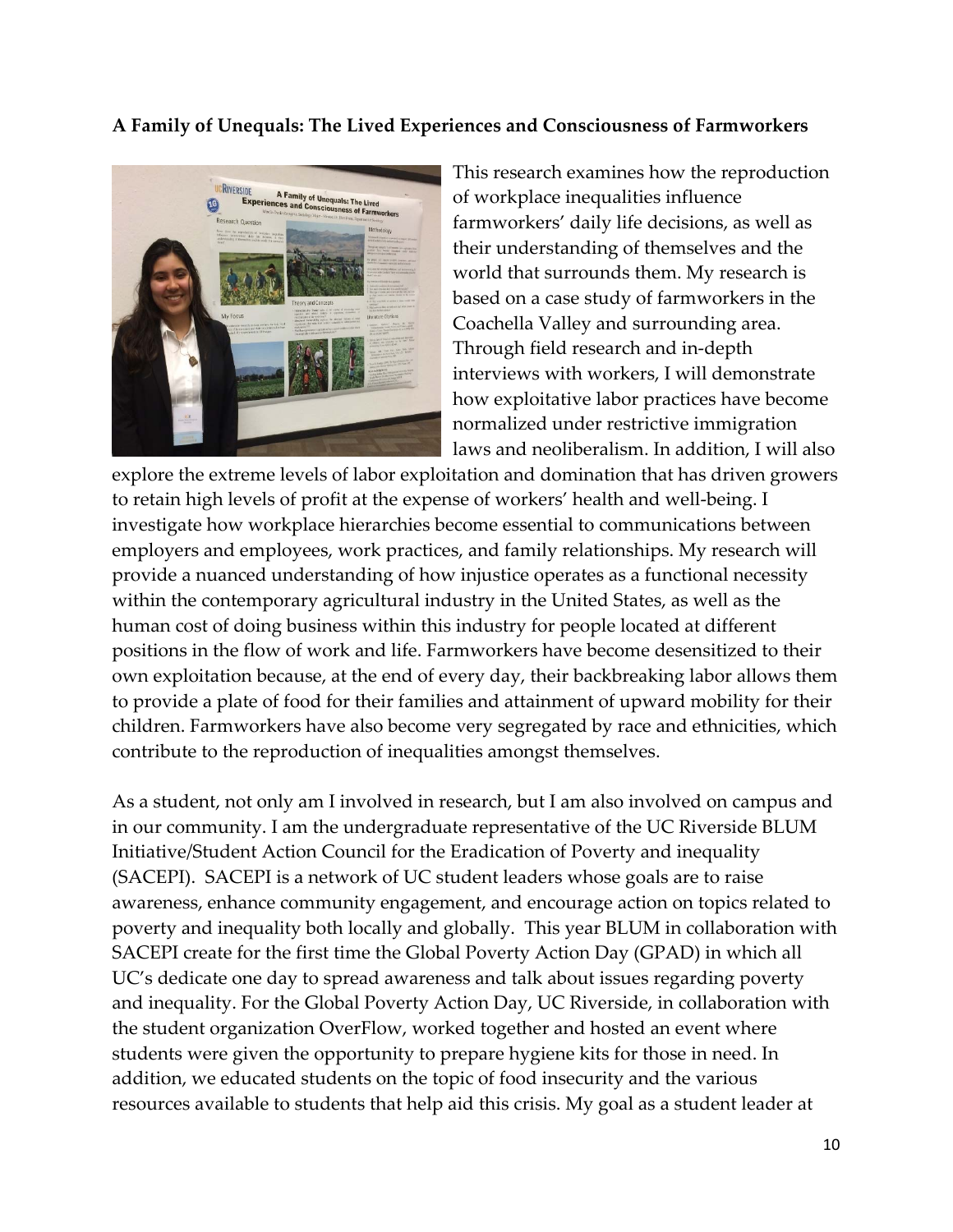UC Riverside is to help alleviate our community from poverty, inequality and encourage students to work together for institutional and global change.

After I receive my B.A. in Sociology (2017-2018), I will be applying to several PhD Sociology programs and will continue to further my research on the lived experiences of farmworkers. Through my research I aspire to help reduce poverty, injustice, and inequality in farm working communities. My ultimate career goal is to become a university professor and push for institutional change for farm workers, so they no longer experience discrimination, suffrage, and pain. As a professor, one of my main goals will be to create institutional awareness of the struggles farmworkers experience in their daily lives.

# **ALUMNI CORNER**

**Jake Alimahomed-Wilson** (Associate Professor of Sociology at CSU-Long Beach) just published a new book titled *Solidarity Forever? Race, Gender, and Unionism in the Ports of Southern* California (Lexington Books) based on research he did for his dissertation he completed at UCR.

**Jermaine Cathcart**, who received his PhD last summer, was just offered a tenure-track faculty position in the Sociology Department at the College of the Desert. He was employed in a full-time non-tenure track position this past year there and they offered him a tenure-track position this year. He can be reached at: jcath001@ucr.edumlwalker@unomaha.edu

**Michael Walker**, currently Assistant Professor of Criminology and Criminal Justice at the University of Nebraska, Omaha, has accepted a tenure track position in the Department of Sociology at the University of Minnesota. He will begin his position there this fall. He can be reached at: mlwalker@unomaha.edu

**Matthew Grindal**, former UCR graduate student, and Visiting Assistant Professor at UCR received a tenure track position in the Department of Sociology at the University of Idaho, effective as of July 2017

**Sakin Erin**, Visiting Assistant Professor at UCR has received a VAP position at Cal State University, Sacramento, starting this summer.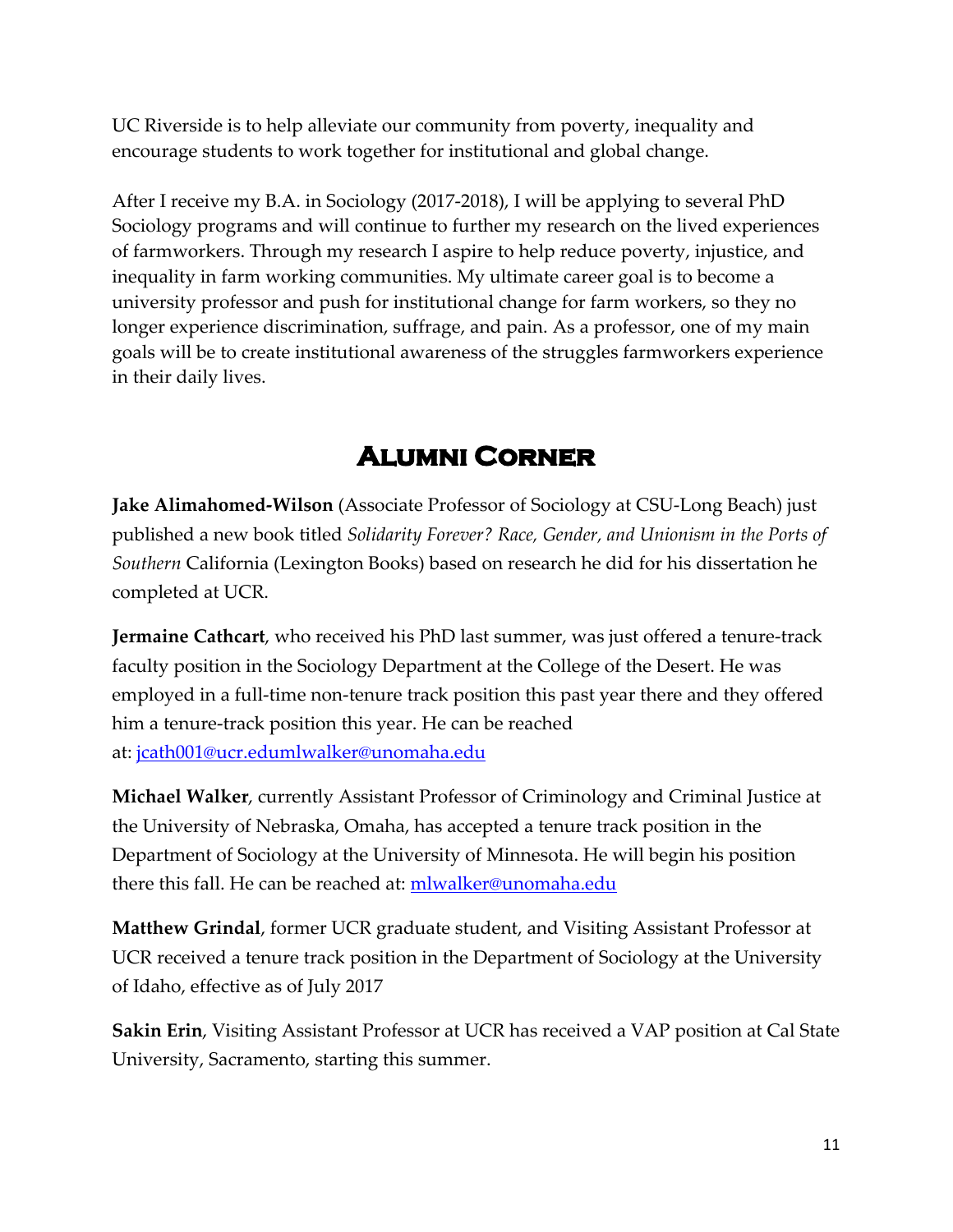## **FACULTY ACHIEVEMENT**



Left to right: Matt Hall, Joan Naymark, Paul Hemez, David Swanson, Lucky Tedrow, Douglas Massey, Megan Lemmon, Jake Tarrence, and Jamie Lynch attend the Applied Demography session of the Population Association of America.

#### **PUBLICATIONS**

**Brady, David, Sharon S. Oselin**, and Kim M. Blankenship. (Forthcoming). "Material Deprivation among Female Sex Workers in India." Pp. XX-XX in Henning Lohmann and Ive Marx (eds), *Handbook of Research on In-Work Poverty*. Northampton, MA: Edward Elgar.

Kwon, Ronald, **Matthew C. Mahutga** and Amanda Kay Admire. "Promoting Patriarchy or Dual Equality? Multiculturalism and the Household Division of Labor in Immigrant Families." Forthcoming at *Sociological Quarterly*.

**Mahutga, Matthew** C., Anthony Roberts and Ronald Kwon. "The Globalization of Production and Income Inequality in Rich Democracies." Forthcoming at *Social Forces*

**Alexandra Maryanski**. 2017. *Émile Durkheim and the Birth of the Gods: totems, incest, phratries, hordes, taboos, exogamy, sodalities, menstrual blood, ghosts, apes, churingas,cairns, and other mysterious things*. Fortchoming with Routledge Press.

**Alexandra Maranski**. 2017. "The Origin of Religion: Recent Scientific Findings." In *A New Synthesis for the Study of Religion: Cognition, Evolution and History in the Study of Religion,* edited by A. Peterson, I. Gilhus, J. Jensen, L. Martin and J. Sørensen*.* Leiden: The Netherlands: Brill Supplements to Methods and Theory in the Study of Religion. In Press.

**Alexandra Maryanski** and **Jonathan Turner**. 2017. "The Neurology of Religion: An Explanation from Evolutionary Sociology." In *Oxford Handbook of Evolution, Biology and Society,* edited by Rosemary Hopcroft. Oxford: Oxford University Press. In Press.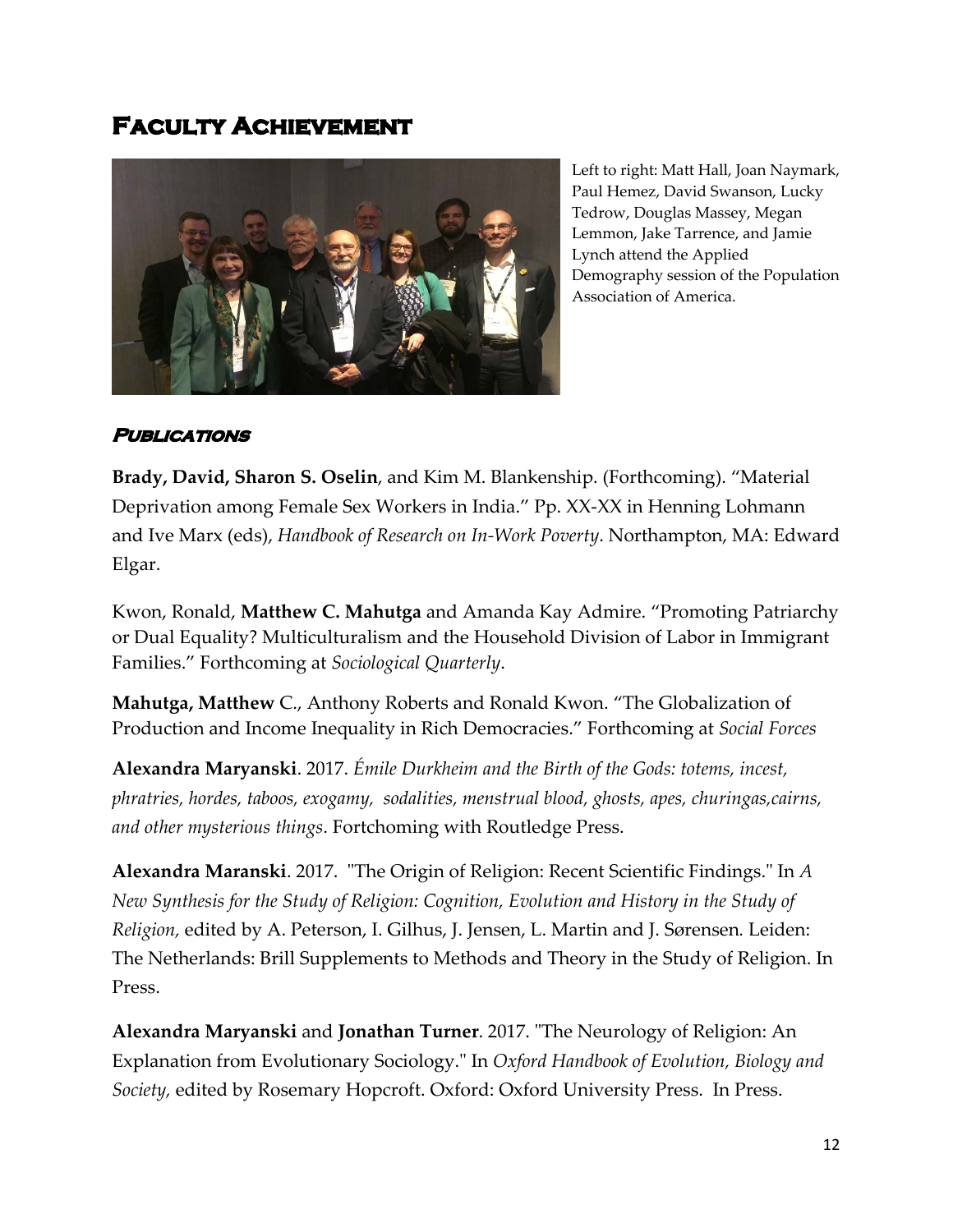**Alexandra Maryanski** and **Jonathan Turner**. 2017. "Incest: Theoretical Perspectives." Pp. 1-27 in *International Encyclopedia of Anthropology*, edited by Hilary Cullan. UK: Wiley-Blackwell Publishers (in Press).

**Oselin, Sharon** and Jennifer Cobbina. (Forthcoming). "Holding Their Own: Female Sex Workers' Perceptions of Safety Strategies." Pp. XX-XX in Katie Hail-Jares, Corey Shdaimah, and Chrysanthi Leon (eds), *Not Just in the Alleys: Challenging Perspectives in Street Based Sex Work*. Philadelphia, PA: Temple University Press.

**Reyes, Victoria**. 2018. "Three Models of Ethnographic Transparency: Naming Places, Naming People, and Sharing Data" Forthcoming in *Ethnography.* 

**Reyes, Victoria**. 2018. "Culture and Globalization" Forthcoming In John R Hall, Laura Grindstaff and Ming-Cheng Lo (Eds) *Handbook of Cultural Sociology* (Routledge International Handbook Series), Abingdon, UK: Routledge

**Reyes, Victoria**. 2017. "Stigmatized Love, Boundary-Making, and the Heroic Love Myth: Filipina Women Constructing their Relationships with U.S. Military Men Within and Beyond the Legal Framework" Forthcoming in Asuncion Fresnoza-Flot and Gwenola Ricordeau (Eds) *International Marriages and Marital Citizenship: Southeast Asian Women on the Move* Routledge

**Jonathan Turner, Alexandra Maryanski**, Anders Klostergaard and Armin Geertz. 2017. *The Emergence and Evolution of Religion by Means of Natural Selection.* New York: Routledge. In Press.

#### **GRANTS**

Mahutga, Matthew C. 2017-2019. "Advancing Intercultural Studies II." *Andrew W. Mellon Foundation*, (with Georgia Warnke, Muhamad Ali and Jennifer Najera) award number 41600685, \$250,000.

#### **OTHER RECOGNITION**

**Victoria Reyes** was elected Council Member for the Asia and Asian America section and Chair of the Membership Committee for the Community & Urban Sociology sections of the American Sociological Association.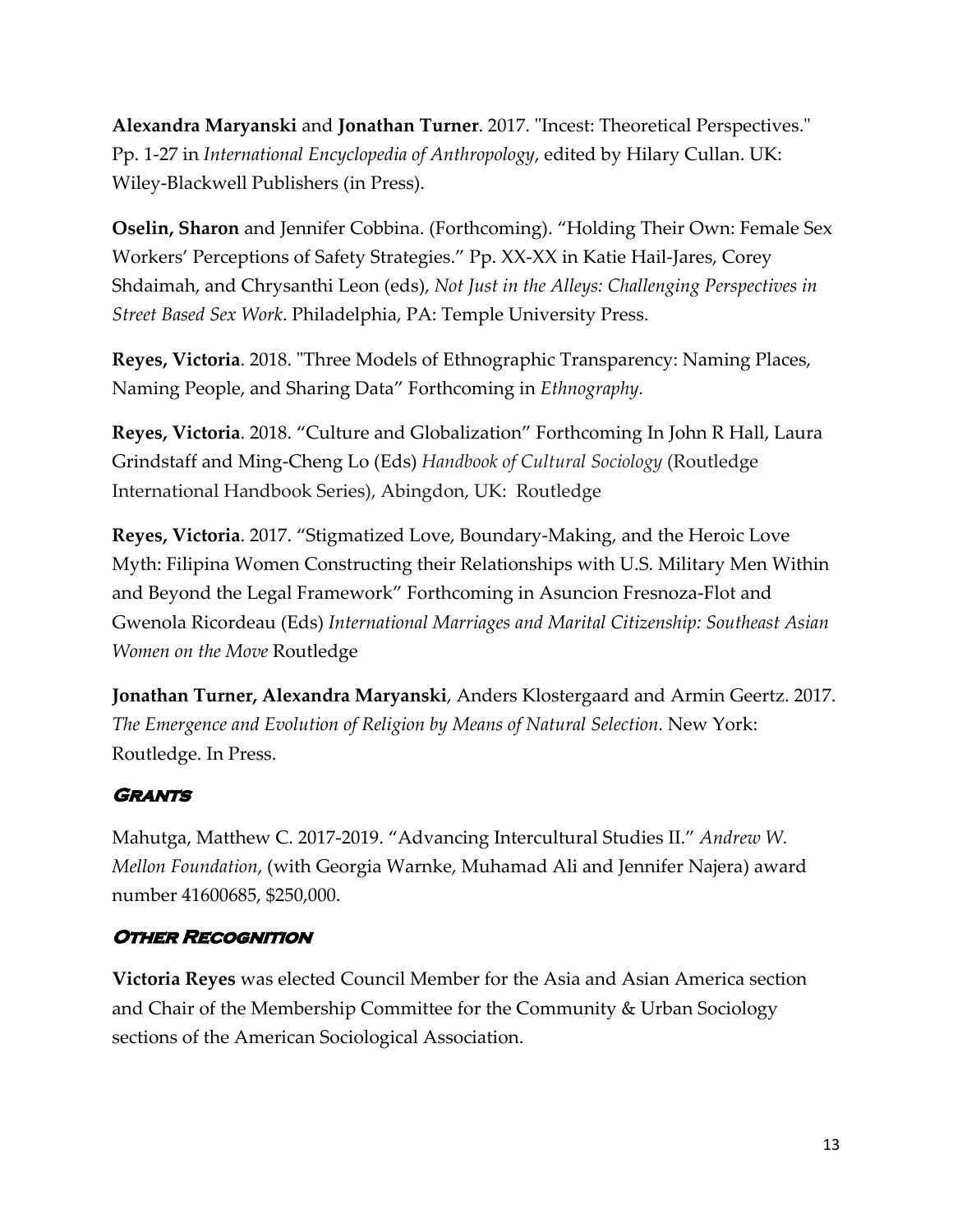**Reyes, Victoria**. May 9, 2017. "Demystifying the Journal Article," *Inside Higher Ed,*  Reposted on the *Gender & Society* blog, May 25, 2017

Reyes, Victoria. March 8, 2017. "10 Tips for Thriving, Not Just Surviving, in Graduate School," *Inside Higher Ed*



## **GRADUATE STUDENT ACHIEVEMENT**

Michaela Curran and Ronald Kwon receive their award as co-winners (with Karin Johnson) of the department's graduate student paper award.

#### **PUBLICATIONS**

**Christian Jaworski** and **Dinur Blum** 2017. "Spatial patterns of mass shootings in the United States, 2013-2014 Forthcoming in *Environmental Criminology*.

**Kwon, Ronald**, Matthew C. Mahutga and **Amanda Kay Admire**. "Promoting Patriarchy or Dual Equality? Multiculturalism and the Household Division of Labor in Immigrant Families." Forthcoming at *Sociological Quarterly*.

**Kwon, Ronald** and **Michaela Curran**. "Immigration and support for redistributive social policy: Does multiculturalism matter?" *International Journal of Comparative Sociology* 57(6):375-400 (Lead article).

**Nosh McTaggart** and **Eileen O'Brien**. 2017. "Seeking Liberation, Facing Marginalization: Asian Americans and Pacific Islanders' conditional acceptance in Hip Hop Culture." Forthcoming in *Sociological Inquiry.*

#### **AWARDS AND OTHER RECOGNITION**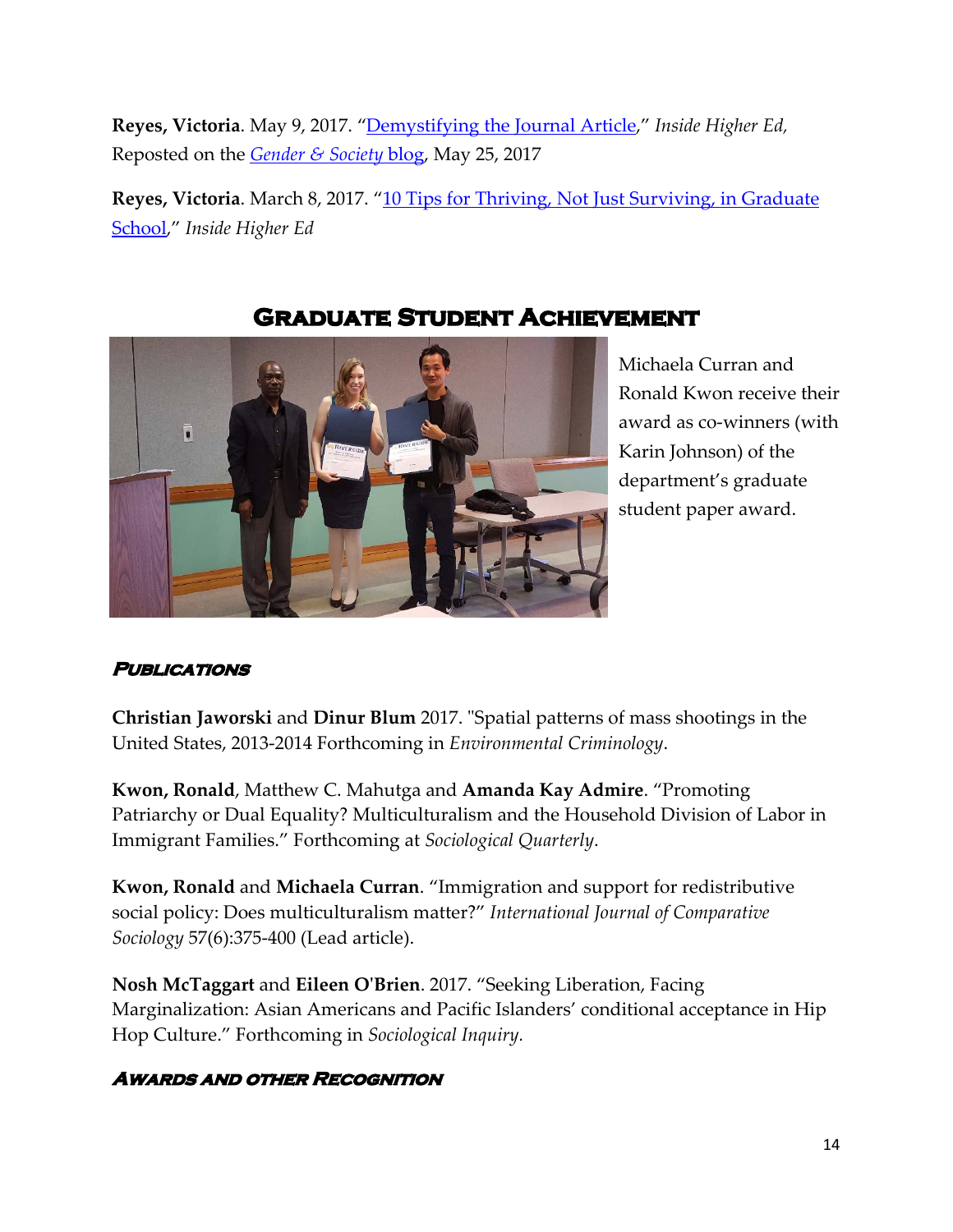**Sarah Bannister** received a 2017 UC Consortium of Social Sciences and Law Summer Fellowship and 2017 Ernest Propes Endowed Graduate Student Fellowship.

**Elizabeth Bogumil** was the 2017 CSU Chancellor's Doctoral Incentive Program Scholar

**Michaela Curran** and Ronald Kwon were co-winners of the 2017 Sociology Department Graduate Student Paper Award.

**Karin Johnson** was co-winner of the 2017 Sociology Department Graduate Student Paper Award

**Ronald Kwon** was the recipient of a Dissertation Year Program Fellowship (DYP) from the Graduate Division on May 20th. The fellowship provides a stipend of \$7,200 per quarter. Ron was also the 2017 Ernest Propes Endowed Graduate Student Fellow.

**Logan Marg** received a 2017 UC Consortium of Social Sciences and Law Summer Fellowship and a 2017 Presley Center for Crime and Justice Studies Fellowship.

**Alessandro M. Morosin** was the recipient of a Dissertation Year Program Fellowship (DYP) from the Graduate Division on May 20th. The fellowship provides a stipend of \$7,200 per quarter. He also received a collaborative research grant from the Blum Initiative for his dissertation research in Oaxaca, Mexico.

**Julisa McCoy** received a summer fellowship from the UC Consortium on Social Sciences and Law for her dissertation research (which focuses on the politics and impacts of restrictive family planning policies in the United States).

**Katharine Maldonado** was 2017 CSU Chancellor's Doctoral Incentive Program Scholar

**Amy Perry** is 2017 UCR Graduate Division Outstanding Teaching Assistant

**Stalin Plascencia-Castillo** was 2017 CSU Chancellor's Doctoral Incentive Program Scholar

**Robert Rivera** Was recipient of the Outstanding TA Award by Graduate Division

**Levin Welch** received Honorable Mention for the National Academy of Science, Ford Foundation Pre-doctoral Fellowship

# **GIVING TO SOCIOLOGY**